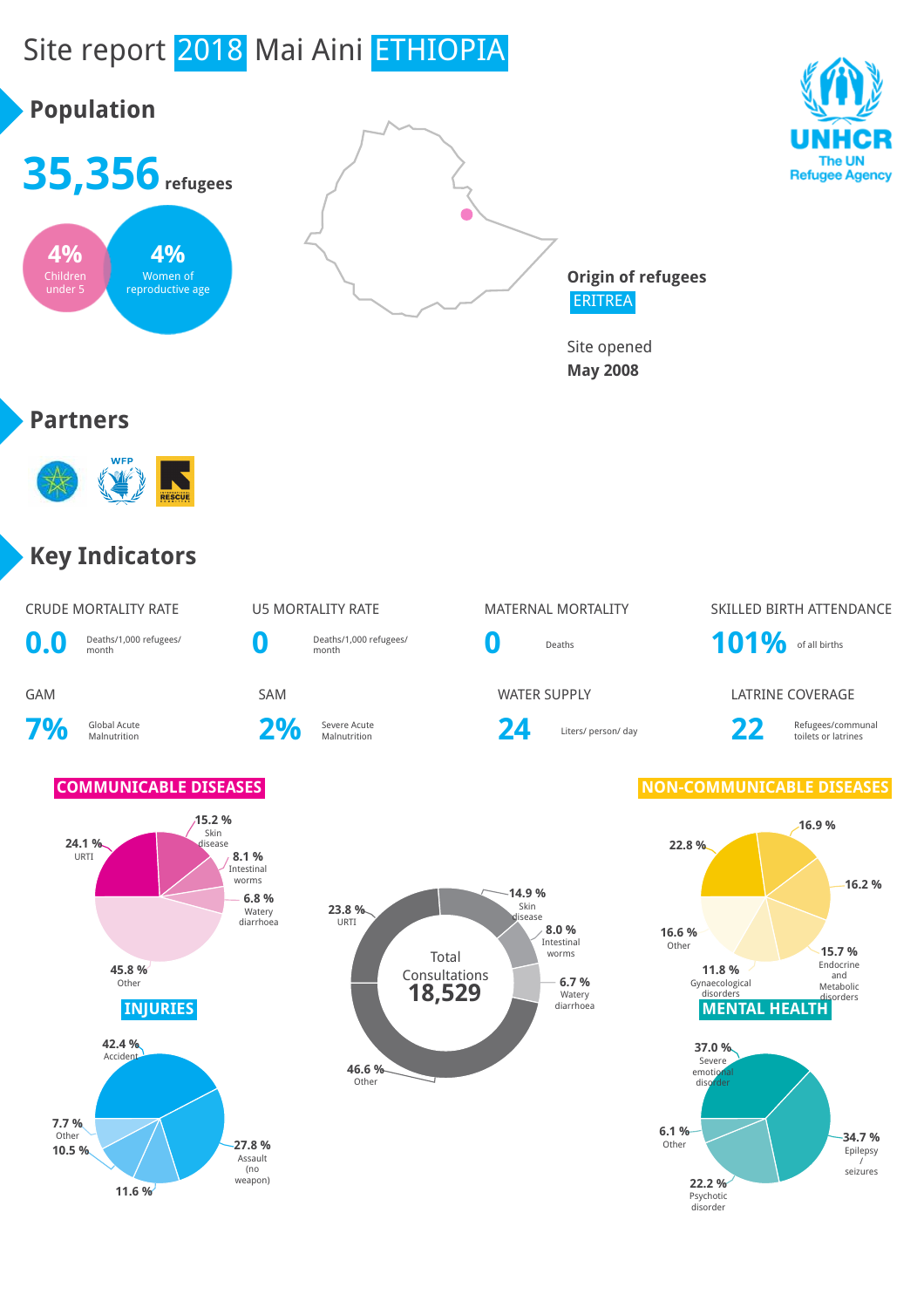### **Public Health**

| <b>HEALTH STAFFING</b>                                      | <b>INDICATOR</b> | <b>STANDARD</b> |           | <b>MORBIDITY</b>                                 | <b>INDICATOR</b> | <b>STANDARD</b> |   |
|-------------------------------------------------------------|------------------|-----------------|-----------|--------------------------------------------------|------------------|-----------------|---|
| Number of medical doctors                                   |                  | 1: 50,000       | ◭         | Incidence of malaria among children under        | 4                |                 |   |
| Number of qualified nurses                                  | 11               | $1:$ < 10,000   | ◙         | Incidence of watery diarrhoea among              | 52               |                 |   |
| Number of community health workers                          | 55               | 1: 1,000        | ◙         | children under 5                                 |                  |                 |   |
| <b>ACCESS AND UTILIZATION</b>                               | <b>INDICATOR</b> | <b>STANDARD</b> |           | Incidence of pneumonia among children<br>under 5 | 20               |                 |   |
| Consultations per trained clinician per day                 | 35               | < 50            | ◙         | Incidence of pneumonia among over 5              | 2                |                 |   |
| Health utilisation rate (new visits / refugee /             | 0.5              | $1 - 4$         | Ø         | Tuberculosis success rate                        | 100%             | $< 90\%$        | ◙ |
| year)<br>Proportion of host population consultations        | 34%              |                 |           | Were any MDR/X-TB cases diagnosed among<br>PoCs? | <b>No</b>        | <b>No</b>       | ☺ |
| <b>MORTALITY</b>                                            | <b>INDICATOR</b> | <b>STANDARD</b> |           | VACCINATION                                      | <b>INDICATOR</b> | <b>STANDARD</b> |   |
| <b>Crude Mortality Rate</b><br>(CMR) (/1000/month)          | 0.0              | < 0.75          | Ø         | Full vaccination coverage                        | 87%              | < 95%           | ▲ |
| <b>Under-five Mortality Rate</b><br>(U5MR) (/1000/month)    | 0.0              | $< 1.5$         | $\bullet$ | Measles vaccination coverage                     | 83%              | < 95%           | Ø |
| <b>Infant Mortality Rate</b><br>(IMR) (/1000 livebirths)    | 0.0              | < 30            | $\bullet$ | Source of vaccination data                       | <b>HIS</b>       |                 |   |
| <b>Neonatal Mortality Rate</b><br>(NNMR) (/1000 livebirths) | $\mathbf{0}$     | < 20            | $\bullet$ | <b>IN-PATIENT DEPARTMENT (IPD)</b>               | <b>INDICATOR</b> | <b>STANDARD</b> |   |
| <b>OUTBREAK ALERT AND RESPONSE</b>                          | <b>INDICATOR</b> | <b>STANDARD</b> |           | Average length of stay (days)                    | 2.1              |                 |   |
| Proportion of outbreaks investigated within 48<br>hours     |                  | 100%            |           | Case fatality rate                               | 0.0              |                 |   |
| Number of outbreaks reported                                | $\mathbf{0}$     |                 |           | Hospitalisation rate                             | 10.2             | $50 - 150$      | Ø |

# **Reproductive Health**

| <b>ANTENATAL CARE</b>                                                                     | <b>INDICATOR</b> | <b>STANDARD</b> |              | <b>FAMILY PLANNING</b>                                                      | <b>INDICATOR</b> | <b>STANDARD</b> |  |
|-------------------------------------------------------------------------------------------|------------------|-----------------|--------------|-----------------------------------------------------------------------------|------------------|-----------------|--|
| Antenatal care coverage                                                                   | 101%             | > 90%           |              | Contraceptive prevalence rate                                               | 100%             | $\geq 30\%$     |  |
| Coverage of antenatal tetanus vaccination                                                 | 101%             | >95%            |              | Source of contraceptive prevalence data                                     | <b>HIS</b>       |                 |  |
| <b>DELIVERY CARE</b>                                                                      | <b>INDICATOR</b> | <b>STANDARD</b> |              | SEXUAL AND GENDER-BASED VIOLENCE (SGBV)                                     | <b>INDICATOR</b> | <b>STANDARD</b> |  |
| Proportion of births attended by skilled<br>personnel                                     | 101%             | $\geq 90\%$     | $\checkmark$ | Total number of reported rapes                                              |                  |                 |  |
| Proportion of births conducted by caesarean<br>section                                    | 0%               | $5 - 15%$       | ೞ            | Proportion of eligible rape survivors provided<br>with PEP within 72 hours  | 100%             | 100%            |  |
| Proportion of newborn infants with low birth<br>weight (<2500 gs) (weighed within 72 hrs) | 7%               | < 15%           |              | Proportion of eligible rape survivors provided<br>with ECP within 120 hours | 100%             | 100%            |  |
| Proportion of teenage pregnancies                                                         | 0%               |                 |              | SEXUALLY TRANSMITTED INFECTIONS (STIS)                                      | <b>INDICATOR</b> | <b>STANDARD</b> |  |
| Still birth rate (/ 1000 total births / month)                                            |                  |                 |              | Number of genital ulcer diseases                                            | $\Omega$         |                 |  |
| Number of maternal deaths                                                                 | $\mathbf{0}$     |                 |              | Number of Pelvic Inflammatory diseases                                      | O                |                 |  |
| Proportion of maternal deaths investigated<br>within 48 hours                             |                  | 100%            |              |                                                                             |                  |                 |  |